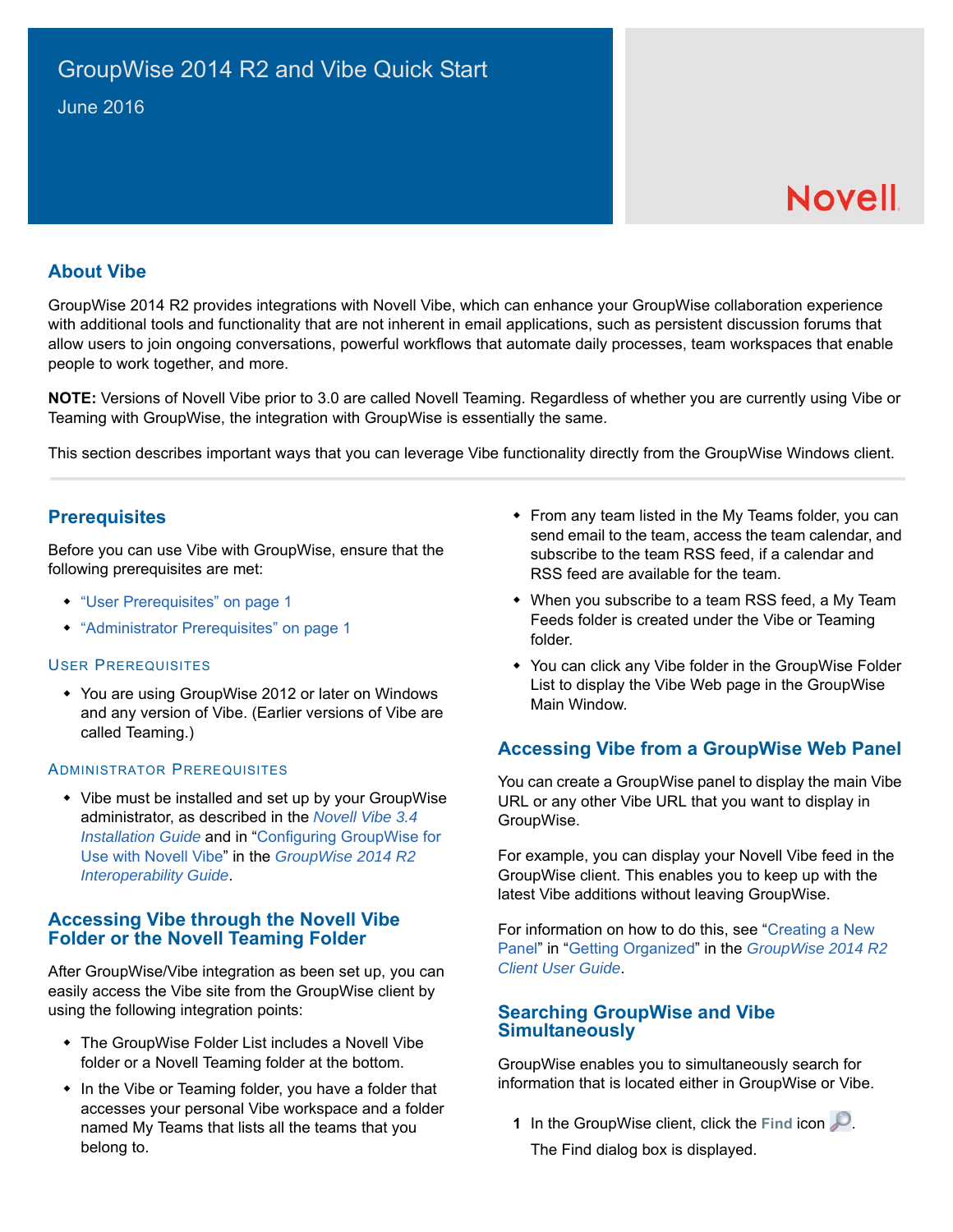- **2** Ensure that all options are selected in the **Look in** window on the right side of the dialog box.
- **3** Define what you want to search for by specifying the appropriate information in the Find dialog box.
- **4** Click **OK**.

GroupWise displays a list of GroupWise messages and Vibe folder entries that match your search criteria.

### **Dragging and Dropping GroupWise Items into Vibe Folders**

GroupWise enables you to drag GroupWise email messages and drop them into Vibe folders. Vibe displays the content of the message as a Vibe folder entry in the folder where you dropped the message.

When you drag and drop email messages into Vibe, be aware of the following behaviors:

- Messages are *copied* from GroupWise; they are not moved. GroupWise retains a copy of the email message.
- Email attachments appear in Vibe as folder entry attachments.

Dragging and dropping a message from GroupWise into a Vibe folder is accomplished within the GroupWise client. You must drag GroupWise messages into the Vibe directory and subdirectories that are located in the GroupWise Folder List. You cannot drag GroupWise messages and drop them into Vibe when Vibe is displayed in a Web browser.

If you do not see the Novell Vibe folder or the Novell Teaming folder in your GroupWise Folder List, then your GroupWise administrator has not enabled Vibe integration.

You can drop messages into any Vibe folder that you have rights to mail into.

To drag an email message and drop it into a Vibe folder within the GroupWise client:

- **1** In the GroupWise client, locate the Novell Vibe folder or the Novell Teaming folder in your GroupWise Folder List.
- **2** Expand the Vibe or Teaming folder.

A list of your Vibe folders appears in the GroupWise Folder List.

- **3** Select an email message and drag it into one of your Vibe folders in the GroupWise Folder List.
- **4** Click the Vibe folder where you placed the email message.

The Vibe folder is displayed within the GroupWise interface. The email message that you placed in this folder is displayed as a Vibe folder entry.

## **Saving Items to Vibe from GroupWise**

You can save GroupWise items to Vibe directly from GroupWise:

- **1** In the item that you want to save to Vibe, click **File** > **Save As**.
- **2** In the **Save To** drop-down list, select **Save to Novell Vibe**.
- **3** Select the Vibe folder that you want to save to, then click **OK** > **Save**.
- **4** Click **Close**.

## **Opening Vibe Notifications in GroupWise**

In GroupWise 2014, when you open a notification that you receive from Vibe, a GroupWise panel is launched that contains a browser where the Vibe message is displayed.

In previous versions of GroupWise, when you receive a notification message from Vibe, the message contains a hyperlink that you can use to launch a browser and go to that message.

## **Viewing Vibe Feeds in GroupWise**

Vibe enables you to view live feeds of the latest entries in your teams and tracked places, or across the entire site, so that you can be up-to-date in real time without entering the Vibe site. And, like Twitter, you can see live feeds for the micro-blog entries of the people you are tracking.

GroupWise enables you to view live Vibe feeds directly from the GroupWise client.

**1** In the GroupWise client, locate and select the Novell Vibe folder in your GroupWise Folder List.

The Vibe feed is displayed.

For more information about how to use Vibe feeds, see ["Viewing Live Feeds"](https://www.novell.com/documentation/vibe34/pdfdoc/vibe34_user/vibe34_user.pdf#bmrgjjl) in "[Getting Informed](https://www.novell.com/documentation/vibe34/pdfdoc/vibe34_user/vibe34_user.pdf#informed)" in the *[Novell Vibe 3.4 User Guide](https://www.novell.com/documentation/vibe34/pdfdoc/vibe34_user/vibe34_user.pdf#bookinfo)*.